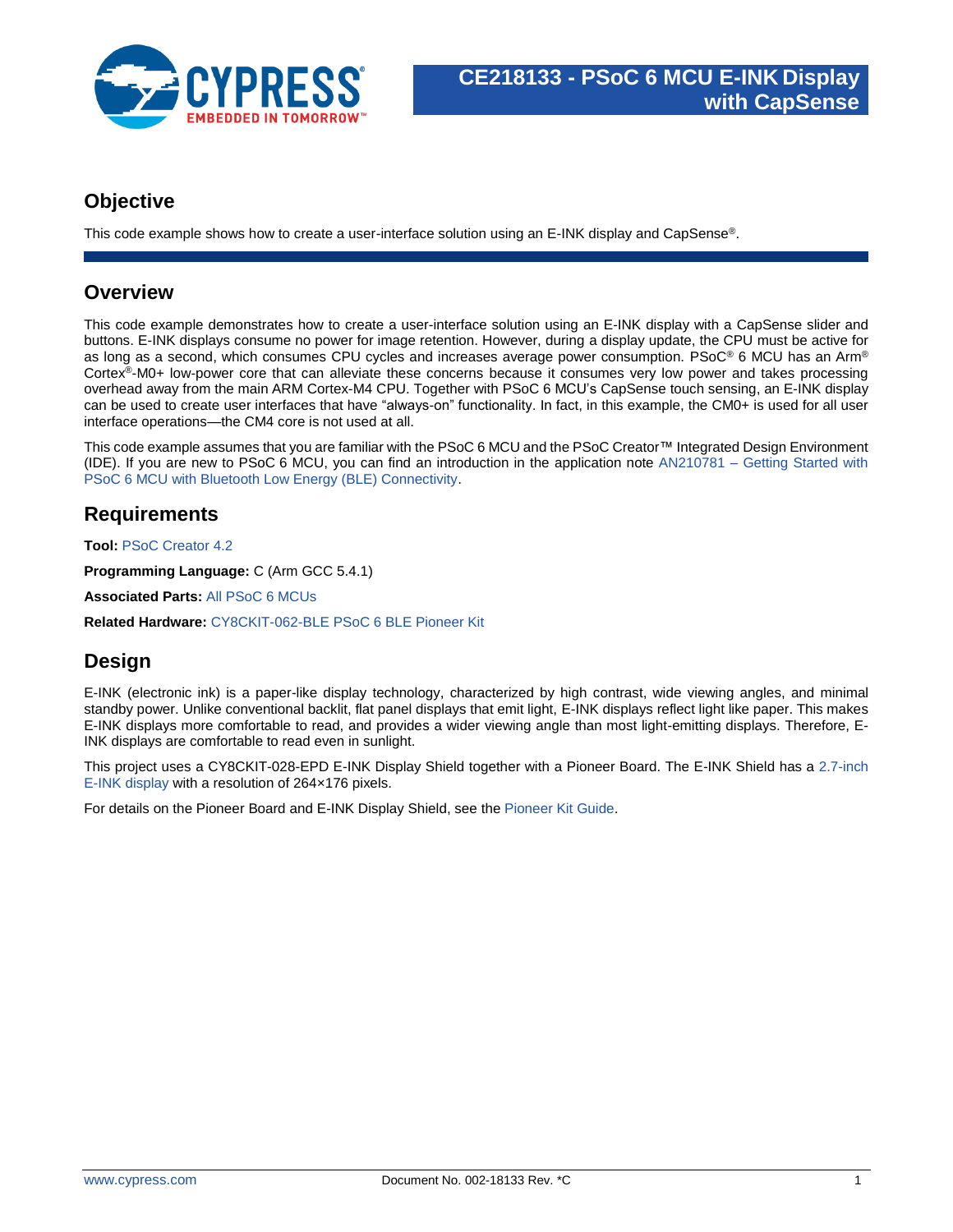

#### <span id="page-1-0"></span>[Figure 1](#page-1-0) shows the PSoC Creator schematic of this code example.

| SPI Master that communicates with E-INK driver                          | Additional GPIOs for controlling the E-INK display                                                     |
|-------------------------------------------------------------------------|--------------------------------------------------------------------------------------------------------|
| CY_EINK_SPIM                                                            | Display busy (input)                                                                                   |
| <b>SPI</b> Master                                                       |                                                                                                        |
|                                                                         | CY_EINK_DispBusy                                                                                       |
| Motorola                                                                |                                                                                                        |
|                                                                         | Display reset (output)                                                                                 |
|                                                                         | <sup>523</sup> CY_EINK_DispRst                                                                         |
|                                                                         |                                                                                                        |
| Firmware controlled Slave Select line                                   |                                                                                                        |
| <b>ENCY EINK Ssel</b>                                                   | Display enable (output)                                                                                |
|                                                                         | 网 CY_EINK_DispEn                                                                                       |
|                                                                         |                                                                                                        |
| Timer that synchronizes E-INK display updates                           |                                                                                                        |
|                                                                         | Display discharge (output)                                                                             |
| CY_EINK_Timer                                                           | <sup>588</sup> CY_EINK_Discharge                                                                       |
| <b>Timer Counter</b>                                                    |                                                                                                        |
| $ovrflw$ $\Box$<br>undrflw<br>F                                         |                                                                                                        |
| compare                                                                 | Display border (output)                                                                                |
|                                                                         | 网 CY_EINK_Border                                                                                       |
|                                                                         |                                                                                                        |
| EINK_Clock<br>$\textcolor{black}{\text{clock}}$<br>$2$ kHz<br>interrupt | Display I/O enable (output)                                                                            |
|                                                                         | <sup>583</sup> CY_EINK_DisploEn                                                                        |
|                                                                         |                                                                                                        |
|                                                                         |                                                                                                        |
|                                                                         |                                                                                                        |
|                                                                         |                                                                                                        |
|                                                                         |                                                                                                        |
|                                                                         | The CapSense Component scans a 5-segment slider (CSD) and 2 buttons (CSX) with SmartSense auto-tuning. |
|                                                                         | CapSense                                                                                               |
|                                                                         | CapSense                                                                                               |
|                                                                         |                                                                                                        |
|                                                                         |                                                                                                        |
|                                                                         |                                                                                                        |
|                                                                         |                                                                                                        |
| Pin that drives the Orange LED, which turns on                          | Pin that drives the red LED, which turns on if the                                                     |
| when a display update is in progress                                    | display is not detected                                                                                |
|                                                                         |                                                                                                        |
| 回 LED_Orange                                                            | 网LED Red                                                                                               |
|                                                                         |                                                                                                        |
|                                                                         |                                                                                                        |
|                                                                         |                                                                                                        |

#### Figure 1. Schematic Design

The E-INK display in CY8CKIT-028-EPD contains a basic driver IC that interfaces with the PSoC 6 MCU using a custom SPI interface. The driver converts a serial data stream into individual pixel data and generates the voltages required for the E-INK display. PSoC 6 MCU has low-level control of the E-INK display.

To minimize power consumption, this code example is implemented entirely on the CM0+ core.

This code example contains the required library functions for driving the E-INK display. However, the actual hardware driver functions are not covered in this document. See the E-INK [display driver](http://www.pervasivedisplays.com/_literature_220873/COG_Driver_Interface_Timing_for_small_size_G2_V231) document for more details.

The PSoC 6 MCU controls the E-INK display's reset, enable, discharge and border pins. PSoC 6 MCU also reads the status of the display to determine whether the display is busy with a previous operation. A load switch on CY8CKIT-028-EPD, which is controlled by the PSoC 6 MCU device, can be used to turn the display ON/OFF. A voltage level translator is connected between the E-INK display and PSoC 6 MCU GPIOs so that PSoC 6 MCU can operate with variable V<sub>DD</sub>. The enable input of the voltage level translator is also connected to a PSoC 6 MCU GPIO so that PSoC 6 MCU can disable the level translator to reduce power consumption when the E-INK display is not used.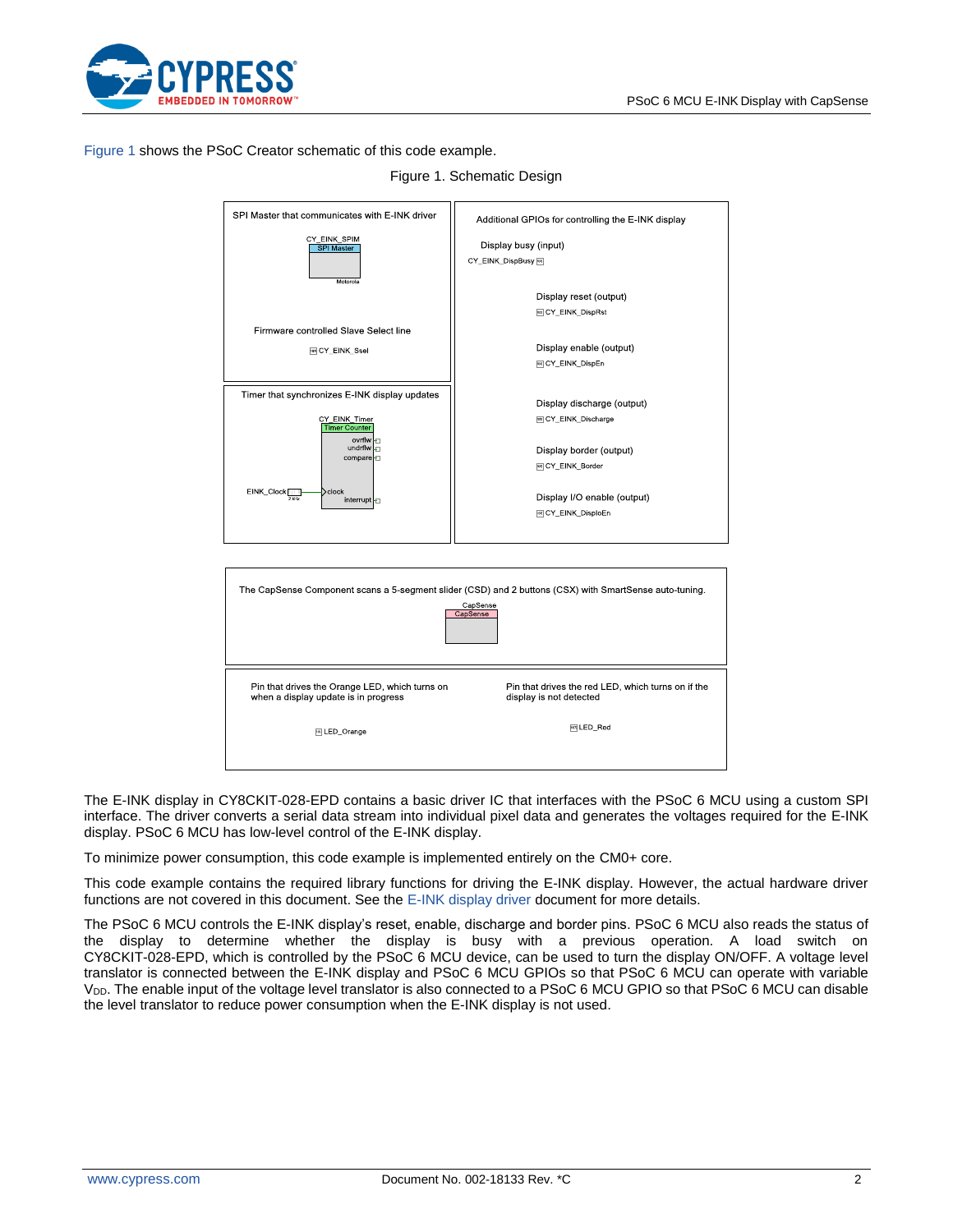

<span id="page-2-0"></span>[Figure 2](#page-2-0) shows the firmware flow of this project.



Figure 2. Firmware Flow

In this project, PSoC 6 MCU scans a CapSense slider and two buttons for user input. Based on the user input, the E-INK display is updated to scroll through menu items to change information pages, and to move back and forth between the top-level menu and information pages a[s Figure 2](#page-2-0) shows.

The project consists of the following files:

- The *main\_cm0p.c* file contains the main function, which is the entry point for execution of the firmware application. The main function contains the routines to initialize the system and a loop that reads touch information and updates the screen accordingly.
- touch.c/h files contain functions to initialize CapSense touch sensing and read touch data from buttons and sliders.
- screen.c/h files contain functions that update the screen according to a touch input.
- display.c/h files provide an adaptation layer between the *screen.c/h* module and the low-level E-INK library.
- *screen\_contents.c/.h* files constitute storage files for the images and text displayed on the screen. See [Appendix A](#page-7-0) for a description of the image format.

E-INK Library and Driver Files:

- cy\_eink\_library.c/.h files contain the E-INK library functions and macros.
- cy\_eink\_fonts.c/h files contain the font information used for text to pixel data conversion.
- The *pervasive\_eink\_configuration.h* file contains display-vendor-provided definitions of register indexes and hardware parameters of the E-INK display.
- pervasive\_eink\_hardware\_driver.c/.h files contain display-vendor-provided low-level display hardware driver functions.
- cy\_eink\_psoc\_interface.c/.h files contains the PSoC 6 MCU Component-level interface to the display hardware.

**Note:** Do not edit these files as it may cause an undesirable operation of the E-INK display.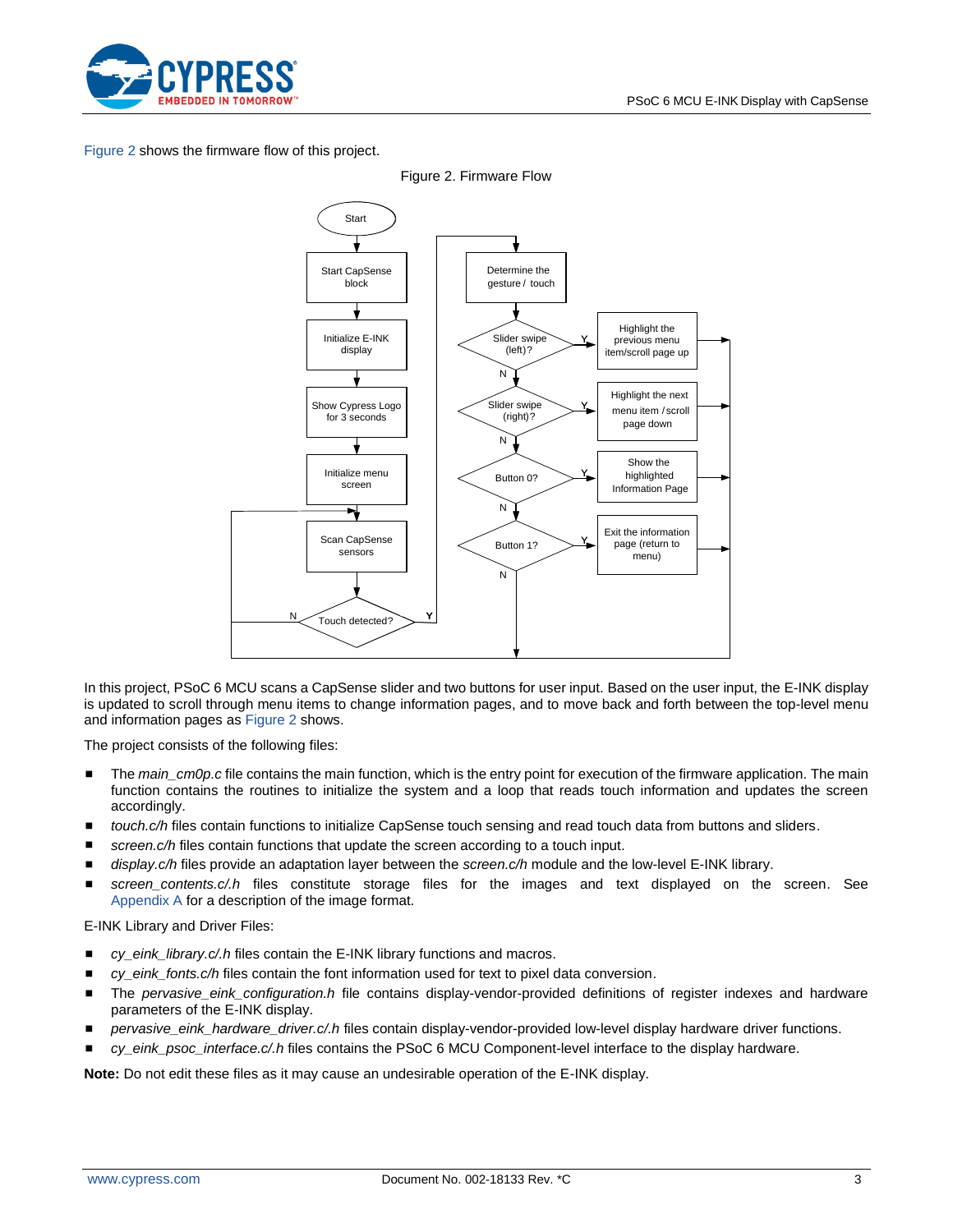

## **Hardware Setup**

<span id="page-3-0"></span>Set the switches and jumpers on the Pioneer Board as shown i[n Table 1](#page-3-0) and plug in the E-INK Display Shield to Pioneer Board.

| Switch/Jumper   | <b>Position</b>             | Location    |
|-----------------|-----------------------------|-------------|
| SW <sub>5</sub> | 3.3V                        | Front       |
| SW <sub>6</sub> | PSoC 6 BLE                  | <b>Back</b> |
| SW7             | V <sub>DDD</sub> / KitProg2 | <b>Back</b> |
| J8              | Installed                   | <b>Back</b> |

Table 1. Switch and Jumper Selection

|                                      | CY8CKIT-028-EPD<br>E-INK DISPLAY SHIELD |             |                                                                                                                                                                                                                                                                                                                                                                                                                                                                                                      |
|--------------------------------------|-----------------------------------------|-------------|------------------------------------------------------------------------------------------------------------------------------------------------------------------------------------------------------------------------------------------------------------------------------------------------------------------------------------------------------------------------------------------------------------------------------------------------------------------------------------------------------|
|                                      |                                         |             | $-LE05.6$<br>$rac{1}{228}$ C23 = 525 L5125<br>╍<br>VDDA N<br>GND                                                                                                                                                                                                                                                                                                                                                                                                                                     |
|                                      |                                         | <b>R51</b>  | $\overline{\mathbf{O}}$ <b>ELIN</b> $\overline{\mathbf{O}}$ $\overline{C}$ $\overline{C}$ $\overline{C}$ $\overline{C}$ $\overline{C}$ $\overline{C}$ $\overline{C}$ $\overline{C}$ $\overline{C}$ $\overline{C}$ $\overline{C}$ $\overline{C}$ $\overline{C}$ $\overline{C}$ $\overline{C}$ $\overline{C}$ $\overline{C}$ $\overline{C}$ $\overline{C}$ $\overline{C}$ $\overline{C}$<br><b>R34</b><br>PROXIMITY<br><b>P4A</b><br><b>TILE RSO</b><br>313.<br>R47 R45<br><b>R45</b><br><b>SLIDER</b> |
| ้นธ                                  | $\frac{871}{275}$                       | ELEC        | <b>BTN1</b><br>STND                                                                                                                                                                                                                                                                                                                                                                                                                                                                                  |
| $\ddot{\bullet}$<br>MOTTON<br>000000 | <b>THERMISTOR</b>                       | PDM-PCM MIC | $\int_{c\,8.15}$<br>RX1                                                                                                                                                                                                                                                                                                                                                                                                                                                                              |

# Figure 3. Hardware Setup

## **Software Setup**

Install the CY8CKIT-62-BLE PSoC 6 BLE Pioneer Kit software, which contains all the required software to evaluate this code example. No additional software setup is required.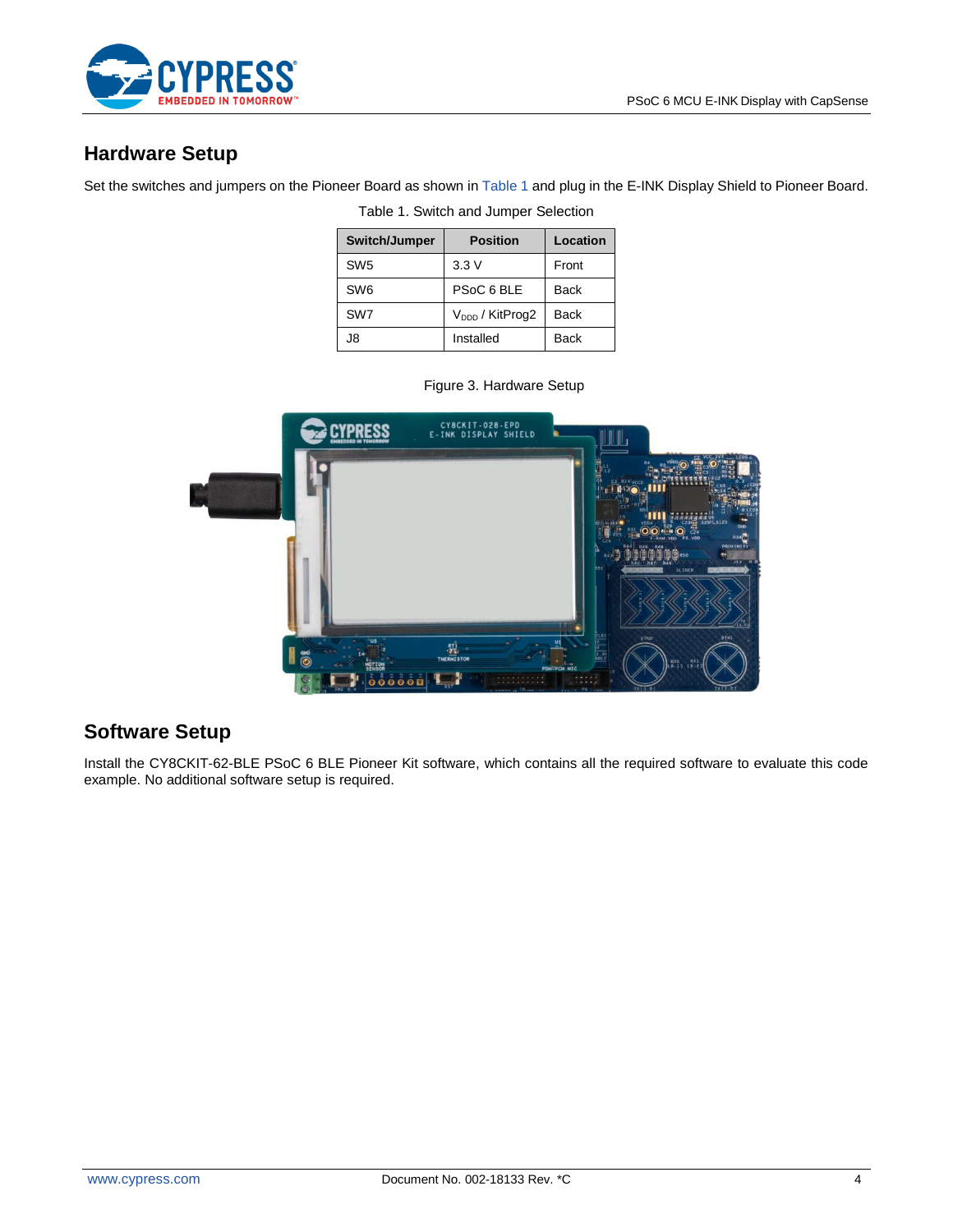

## **Operation**

1. Connect the Pioneer Board to your PC using the provided USB cable through the USB connector (J10).

Figure 4. Connecting the USB Cable to the Pioneer Board



2. Program the Pioneer Board with the CE218133 EINK CapSense project. See the CY8CKIT-062-BLE kit guide for details on how to program firmware into the device.

The E-INK display refreshes and shows the startup screen for 3 seconds, followed by a menu that lists important information about the kit and associated software, as [Figure 5](#page-4-0) shows. LED9 (Red) turns ON if the E-INK display is not detected. In this case, check the connection between the E-INK Display Shield and the Pioneer Board, and then reset the Pioneer Board.

3. Use the CapSense slider and buttons to navigate the menu, as [Figure 6](#page-5-0) shows.

<span id="page-4-0"></span>Note that the display takes about a second to refresh the display following a touch input. LED8 (Orange) turns ON when the display is busy. Touch inputs are not processed when the display is busy. Because the main menu uses partial update for faster refreshes (for details, see the cy\_eink\_update\_t parameter of the Cy\_EINK\_ShowFrame function in Appendix [A,](#page-7-0) the selection arrow may have slight ghosting.

#### Figure 5. Main Menu

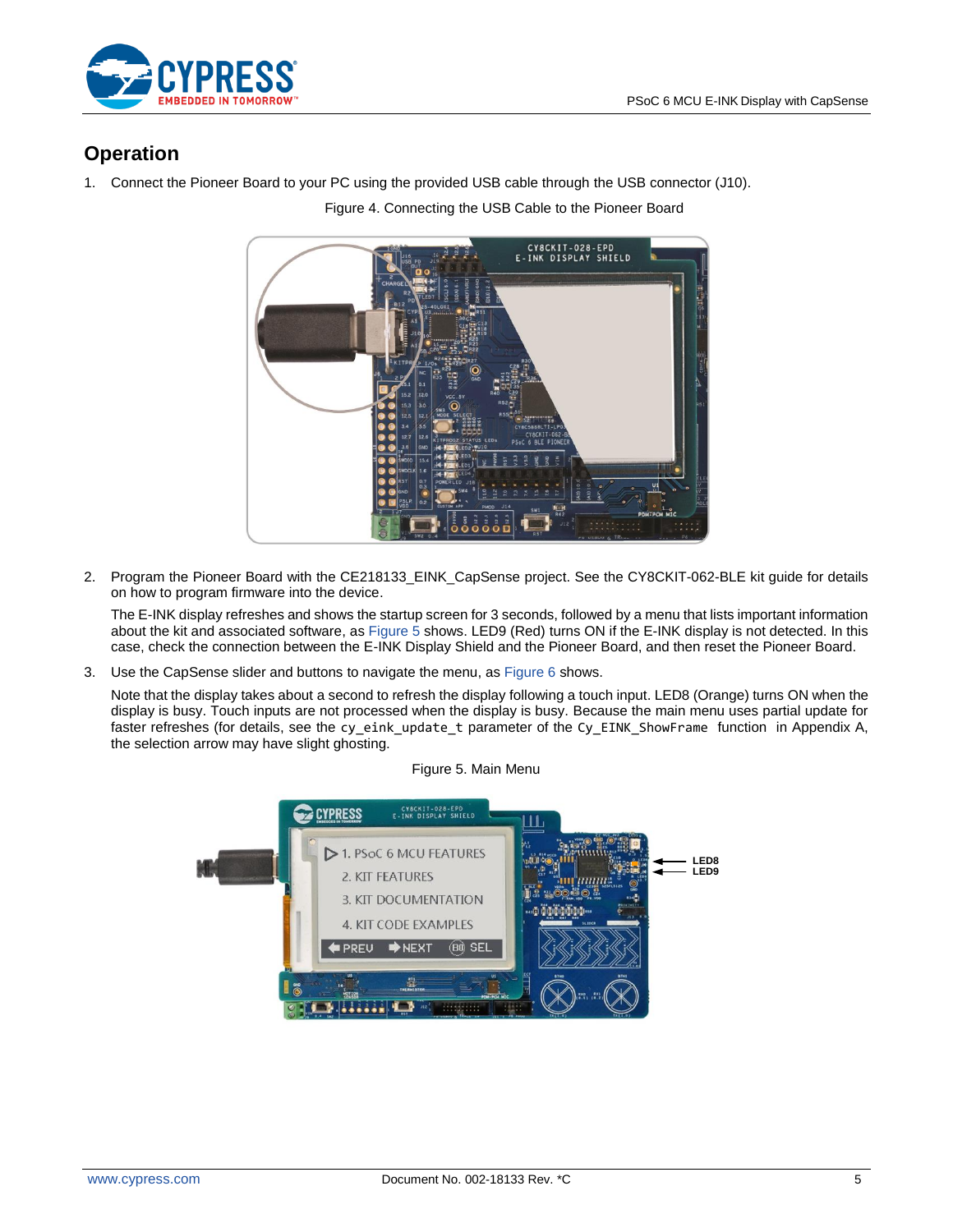

<span id="page-5-0"></span>

#### Figure 6. Menu Navigation Options

# **Components**

| <b>Component</b>                | <b>Instance Name</b>                                                                                         | <b>Function</b>                                                                                                                 |  |
|---------------------------------|--------------------------------------------------------------------------------------------------------------|---------------------------------------------------------------------------------------------------------------------------------|--|
| CapSense                        | CapSense                                                                                                     | The CapSense Component is configured to scan a 5-segment slider (CSD) and 2 buttons (CSX)<br>with SmartSense auto-tuning        |  |
| SPI (SCB)                       | CY EINK SPIM                                                                                                 | The SPI Component is configured as a SPI master that communicates with the E-INK display<br>driver.                             |  |
| <b>Timer Counter</b><br>(TCPWM) | CY_EINK_Timer                                                                                                | The Timer Counter is configured to have $1LSB = 1$ ms. The count value is used for E-INK display<br>timing.                     |  |
| Digital Output<br>Pin           | CY_EINK_Ssel<br>CY_EINK_DispRst<br>CY_EINK_DispEn<br>CY_EINK_Discharge<br>CY_EINK_Border<br>CY_EINK_DisploEn | These GPIOs are configured as firmware-controlled output pins that are used to provide control<br>signals to the E-INK display. |  |
|                                 | LED Red<br>LED_Orange                                                                                        | These GPIOs are configured as firmware-controlled output pin that control red (LED9) and<br>orange (LED8) status LEDs.          |  |
| Digital Input<br>Pin.           | CY_EINK_DispBusy                                                                                             | This GPIO is a digital input without any hardware connection. It is used to read the status of E-<br>INK display.               |  |

#### Table 2. List of PSoC Creator Components

See the PSoC Creator project for more details on PSoC Component configurations and design-wide resource settings.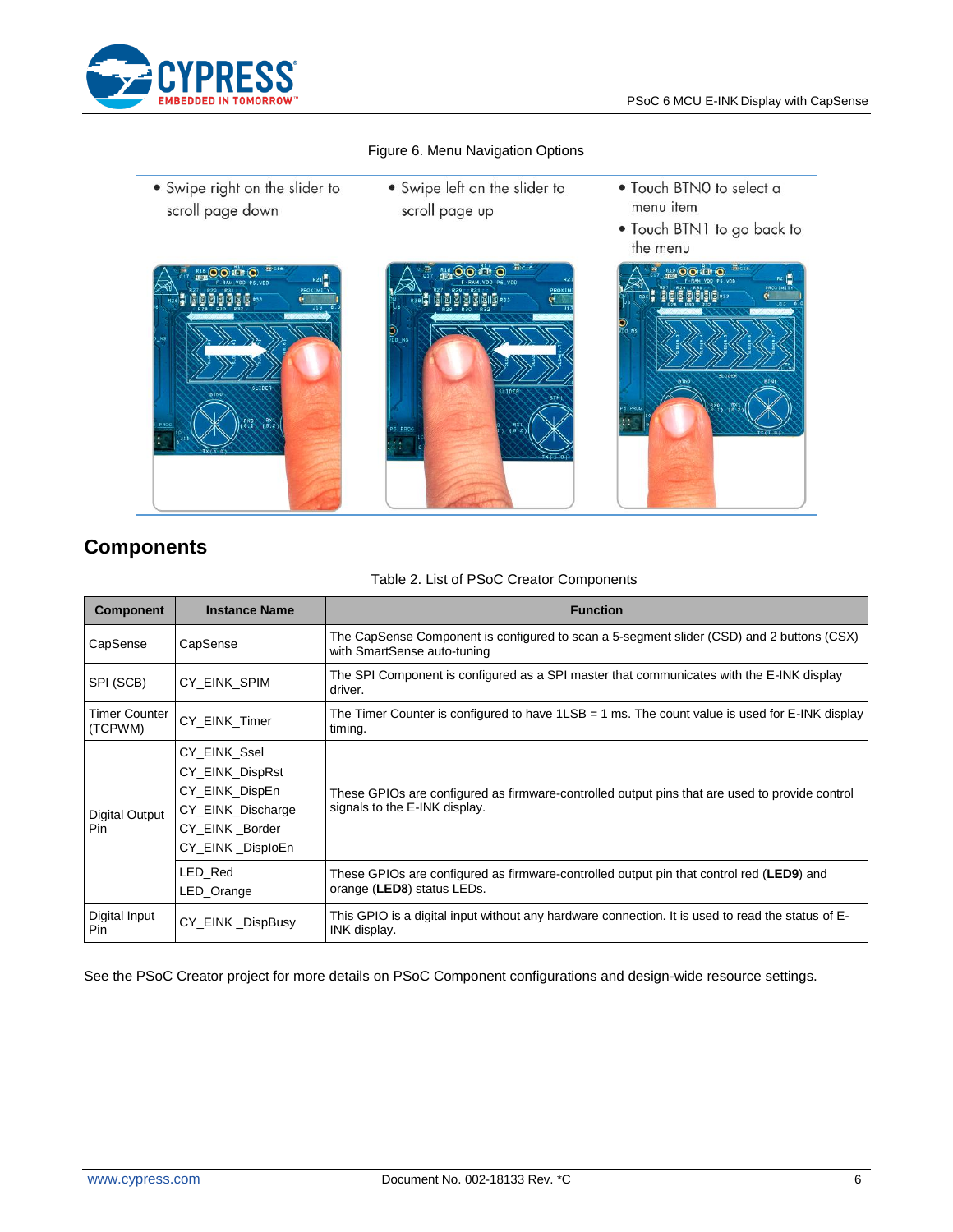

# **Related Documents**

| <b>Application Notes</b>                                                                   |                                                                                                                    |
|--------------------------------------------------------------------------------------------|--------------------------------------------------------------------------------------------------------------------|
| AN210781 – Getting Started with PSoC 6 MCU with<br>Bluetooth Low Energy (BLE) Connectivity | Describes PSoC 63 with Bluetooth Low Energy (BLE) Connectivity and how to build<br>your first PSoC Creator project |
| <b>PSoC Creator Component Datasheets</b>                                                   |                                                                                                                    |
| <b>Bluetooth Low Energy</b>                                                                | Facilitates designing applications requiring BLE connectivity                                                      |
| <b>Device Documentation</b>                                                                |                                                                                                                    |
| PSoC 6 MCU: PSoC 63 with BLE Datasheet                                                     | PSoC 6 MCU: PSoC 63 with BLE Architecture Technical Reference Manual                                               |
| Development Kit (DVK) Documentation                                                        |                                                                                                                    |
| CY8CKIT-062-BLE PSoC 6 BLE Pioneer Kit                                                     |                                                                                                                    |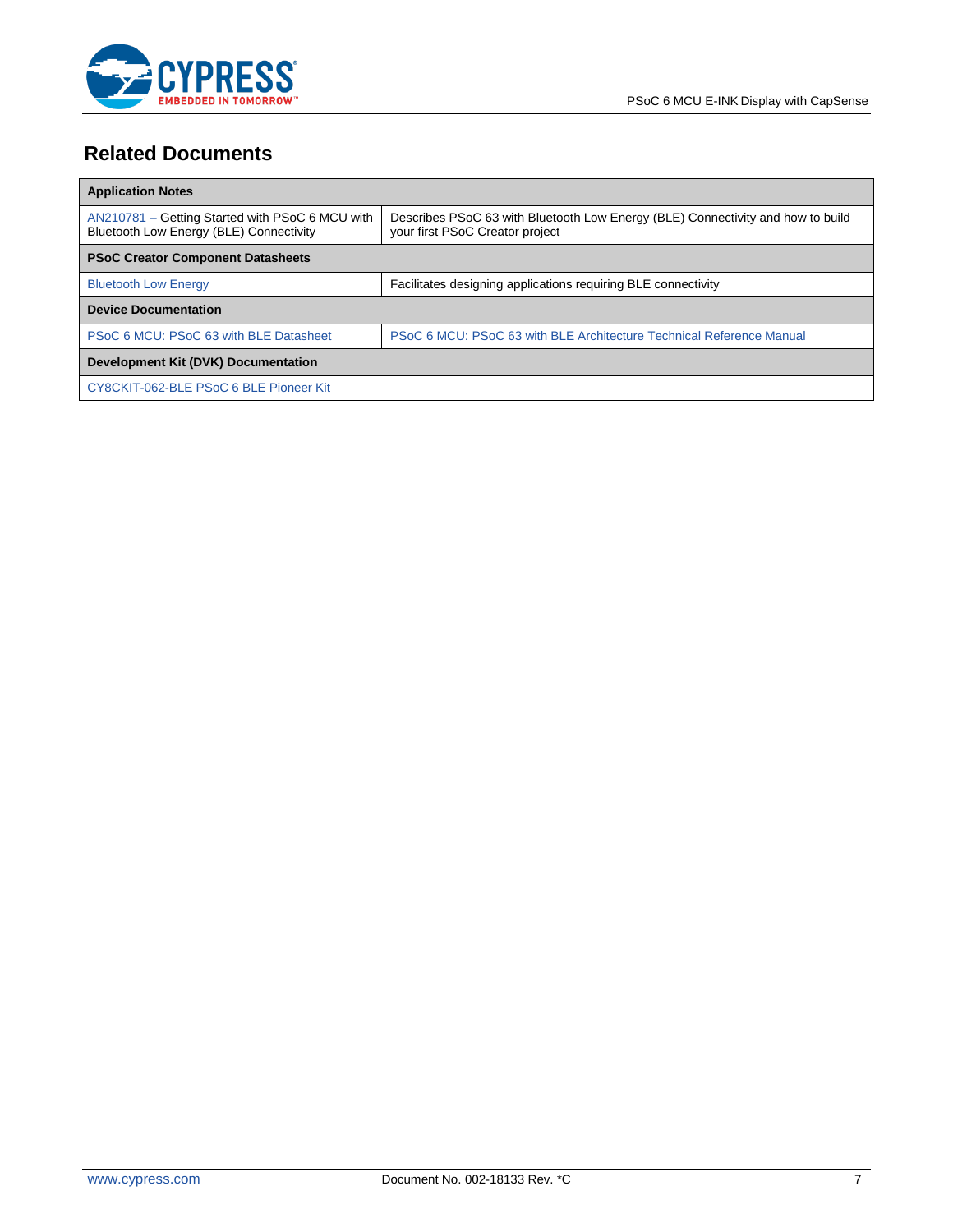

# <span id="page-7-0"></span>**A E-INK Display Driver Library**

This section describes the functions provided in the E-INK display driver library. These functions are in the *cy\_eink\_Library.c* file.

| void Cy_EINK_Start ( int8_t<br>temperature                                                    |
|-----------------------------------------------------------------------------------------------|
|                                                                                               |
| Initializes the E-INK display hardware and PSoC Components                                    |
| <b>Parameters</b>                                                                             |
| Ambient temperature in degree Celsius<br>temperature                                          |
| <b>Returns</b>                                                                                |
| None                                                                                          |
| <b>Note</b>                                                                                   |
| After initialization of the E-INK hardware, this function turns OFF the power to the display. |
|                                                                                               |
| bool<br>bool Cy EINK Power (<br>powerCtrl                                                     |
|                                                                                               |
| Turns ON/OFF the power to the E-INK display and initializes the E-INK driver                  |
| <b>Parameters</b>                                                                             |
| powerCtrl<br>false – power OFF, true – power ON                                               |
| <b>Returns</b>                                                                                |
| false – driver initialization failed, true – driver initialization was successful             |
| <b>Note</b>                                                                                   |
| Display contents will be retained even after the display power has been turned OFF.           |
|                                                                                               |

```
void Cy_EINK_Clear ( bool background,
                                 bool powerCycle
                           )
Clears the E-INK display to either white or black background
Parameters
        background false – black, true – white
        powerCycle false – does not control the power ON/OFF automatically
                               true – automatically controls the power cycle. This function will turn ON the power, clear 
                               the display, and then turn the power OFF.
Returns
        None
Note
        If the powerCycle value is false, then E-INK display should be powered on (using the Cy_EINK_Power function) 
        before calling this function. Otherwise, the display will not be cleared.
```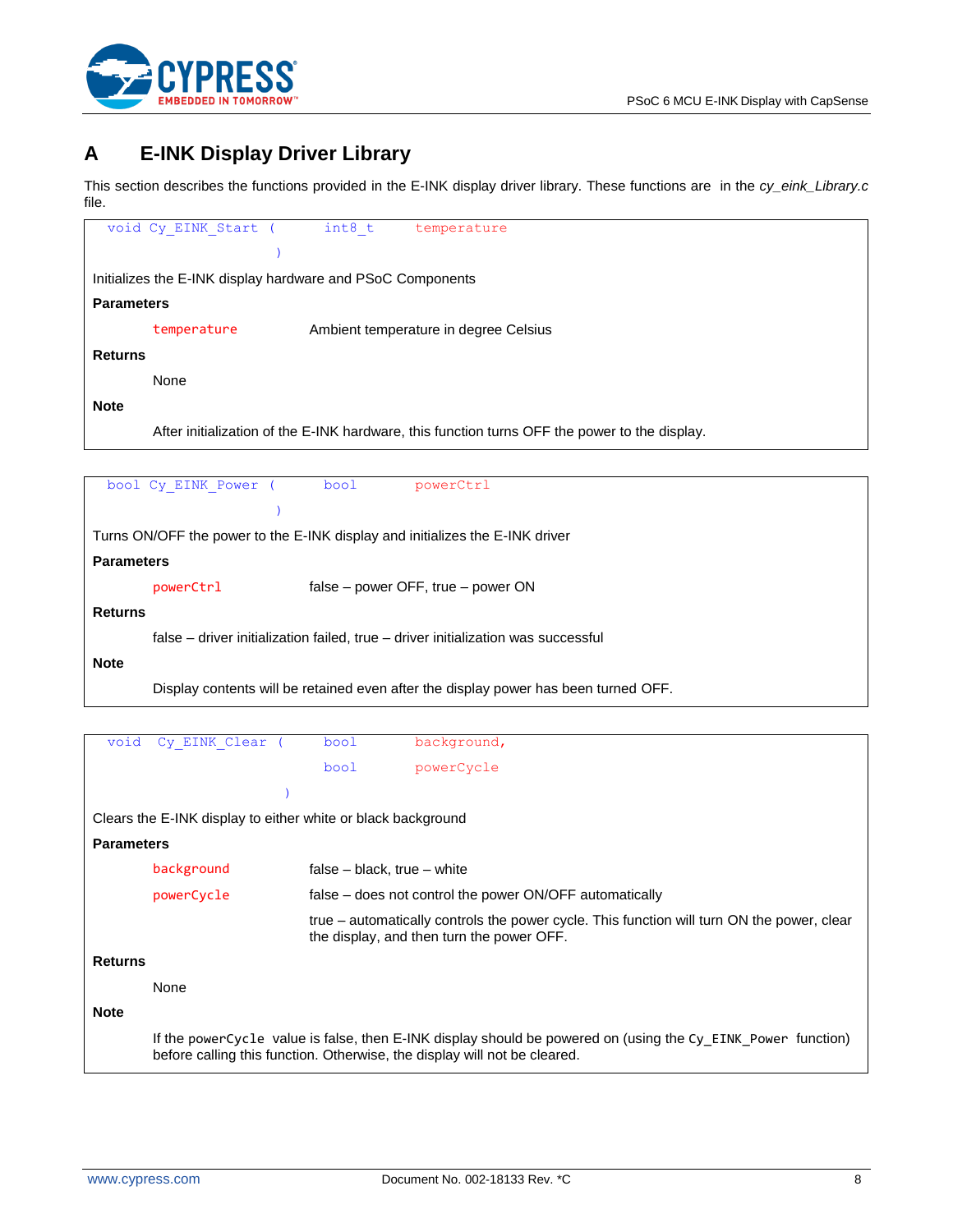

| void              | Cy EINK ShowFrame (                       | cy eink frame t*                                                                                                                                                                                                                                                            | prevFrame                                                                                                                                                                                                                                                                                                                    |  |
|-------------------|-------------------------------------------|-----------------------------------------------------------------------------------------------------------------------------------------------------------------------------------------------------------------------------------------------------------------------------|------------------------------------------------------------------------------------------------------------------------------------------------------------------------------------------------------------------------------------------------------------------------------------------------------------------------------|--|
|                   |                                           | cy_eink_frame_t*                                                                                                                                                                                                                                                            | newFrame                                                                                                                                                                                                                                                                                                                     |  |
|                   |                                           | cy eink update t                                                                                                                                                                                                                                                            | updateType                                                                                                                                                                                                                                                                                                                   |  |
|                   |                                           | bool                                                                                                                                                                                                                                                                        | powerCycle                                                                                                                                                                                                                                                                                                                   |  |
|                   |                                           |                                                                                                                                                                                                                                                                             |                                                                                                                                                                                                                                                                                                                              |  |
|                   | image and text formats stored as a frame. |                                                                                                                                                                                                                                                                             | Updates the display with a frame (image or pixel data stored in flash/RAM). See Appendix B for more information on the                                                                                                                                                                                                       |  |
| <b>Parameters</b> |                                           |                                                                                                                                                                                                                                                                             |                                                                                                                                                                                                                                                                                                                              |  |
| prevFrame         |                                           | information of a monochromatic image.                                                                                                                                                                                                                                       | Pointer to the frame that is currently displayed on the E-INK display. A frame<br>consists of 5808 bytes (264x176/8) of data in which each bit stores the pixel                                                                                                                                                              |  |
| newFrame          |                                           | Pointer to the frame to be displayed                                                                                                                                                                                                                                        |                                                                                                                                                                                                                                                                                                                              |  |
| updateType        |                                           | CY EINK PARTIAL – updates the display from the previous frame to the new<br>frame without any intermediate stages. This is the fastest type of update $(-0.4)$<br>seconds), however, may produce ghosting if the new frame differs considerably<br>from the previous frame. |                                                                                                                                                                                                                                                                                                                              |  |
|                   |                                           | increases the update time $(-0.8 \text{ seconds}).$                                                                                                                                                                                                                         | CY EINK FULL 2STAGE – updates the display from the previous frame to the<br>new frame with an intermediate stage that updates the display with the inverted<br>version of the previous frame. This additional stage reduces ghosting, but                                                                                    |  |
|                   |                                           | time $(-1.6$ seconds).                                                                                                                                                                                                                                                      | CY EINK FULL 4STAGE - updates the display from the previous frame to the<br>new frame with three intermediate stages that consists inverted version of the<br>previous frame, white frame, and inverted version of the new frame. This type<br>of refresh produces minimal ghosting at the cost of having the longest update |  |
| powerCycle        |                                           | false – does not control the power ON/OFF automatically.                                                                                                                                                                                                                    |                                                                                                                                                                                                                                                                                                                              |  |

#### **Returns**

None

#### **Note**

If the powerCycle value is false, then EINK display should be powered ON (using the EINKCy\_EINK\_Power\_Power function) before calling this function. Otherwise, the display will not be updated.

true – automatically controls the power cycle. This function will turn ON the

power, clear the display, and then turn the power OFF.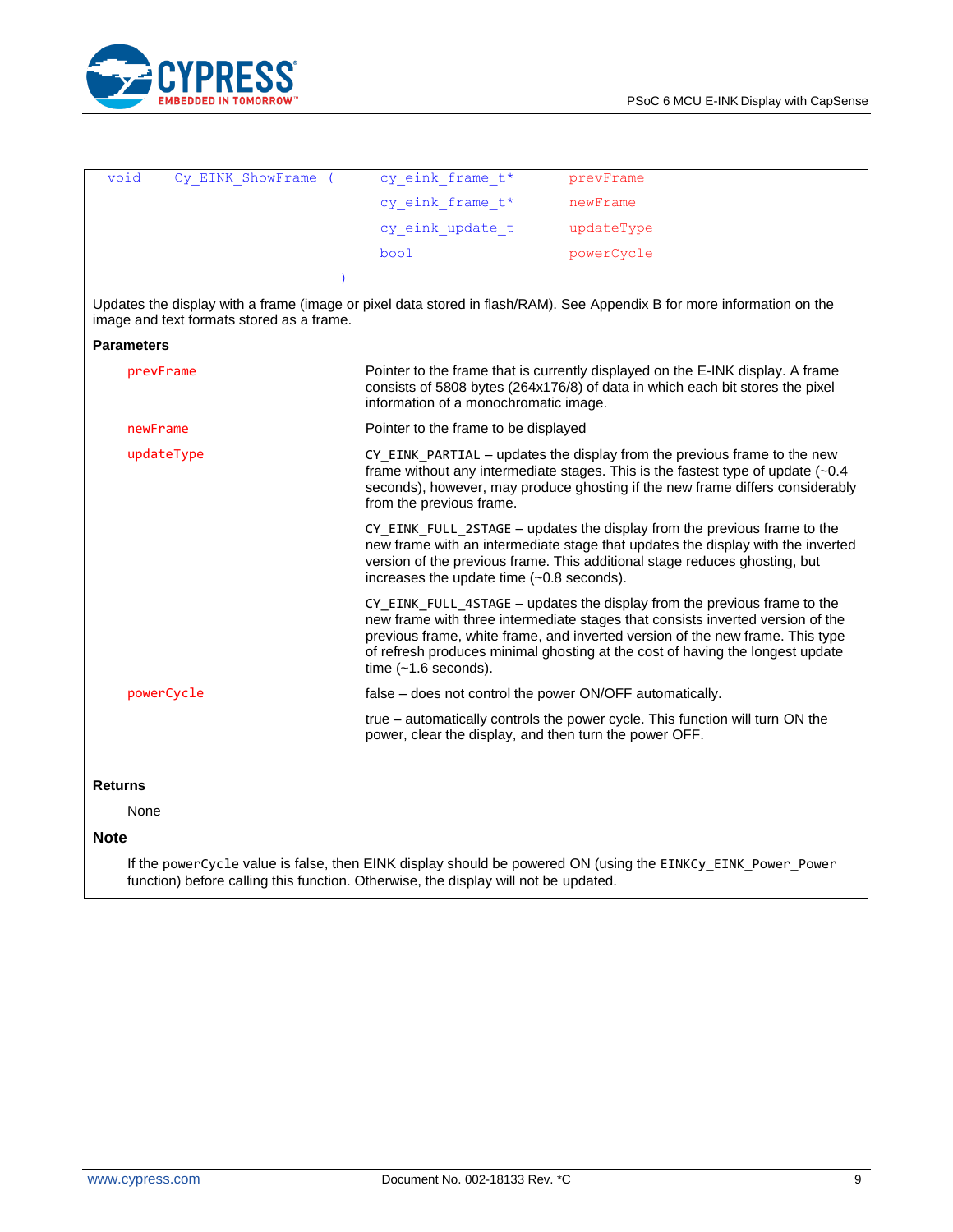

|                   |                                                                                                                                                      |                                                                                                                                              | frameBuffer                                                                                                                                            |
|-------------------|------------------------------------------------------------------------------------------------------------------------------------------------------|----------------------------------------------------------------------------------------------------------------------------------------------|--------------------------------------------------------------------------------------------------------------------------------------------------------|
|                   | void Cy EINK TextToFrameBuffer (                                                                                                                     | cy eink frame t*                                                                                                                             |                                                                                                                                                        |
|                   |                                                                                                                                                      | $char*$                                                                                                                                      | string                                                                                                                                                 |
|                   |                                                                                                                                                      | cy eink font t*                                                                                                                              | fontInfo                                                                                                                                               |
|                   |                                                                                                                                                      | uint8 $t*$                                                                                                                                   | fontCor                                                                                                                                                |
|                   |                                                                                                                                                      |                                                                                                                                              |                                                                                                                                                        |
|                   | Converts a string of text into pixel data and writes to a frame buffer, which can be then displayed using the<br>Cy_EINK_ShowFrame function.         |                                                                                                                                              |                                                                                                                                                        |
| <b>Parameters</b> |                                                                                                                                                      |                                                                                                                                              |                                                                                                                                                        |
|                   | frameBuffer                                                                                                                                          | a monochromatic image.                                                                                                                       | Pointer to a frame buffer stored in RAM. A frame consists of 5808 bytes<br>(264x176/8) of pixel data in which each bit stores the pixel information of |
|                   | string                                                                                                                                               | Pointer to a string                                                                                                                          |                                                                                                                                                        |
|                   | fontInfo                                                                                                                                             | INK FONT 16X16BLACK. See Appendix B for details of these fonts                                                                               | Pointer to a font information structure. The E-INK display driver library<br>supports two constant-sized fonts: CY_EINK_FONT_8X12BLACK and CY_E-       |
|                   | fontCor                                                                                                                                              | text needs to be written. Note that this array should point to text<br>coordinates instead of pixel coordinates. See Appendix B for details. | Pointer to a two-byte array that stores coordinates starting at which the                                                                              |
| <b>Returns</b>    |                                                                                                                                                      |                                                                                                                                              |                                                                                                                                                        |
|                   | None                                                                                                                                                 |                                                                                                                                              |                                                                                                                                                        |
| <b>Note</b>       |                                                                                                                                                      |                                                                                                                                              |                                                                                                                                                        |
|                   | This function does not update the E-INK display. After frame buffer update, use the Cy EINK ShowFrame function<br>to update the display if required. |                                                                                                                                              |                                                                                                                                                        |
|                   |                                                                                                                                                      |                                                                                                                                              |                                                                                                                                                        |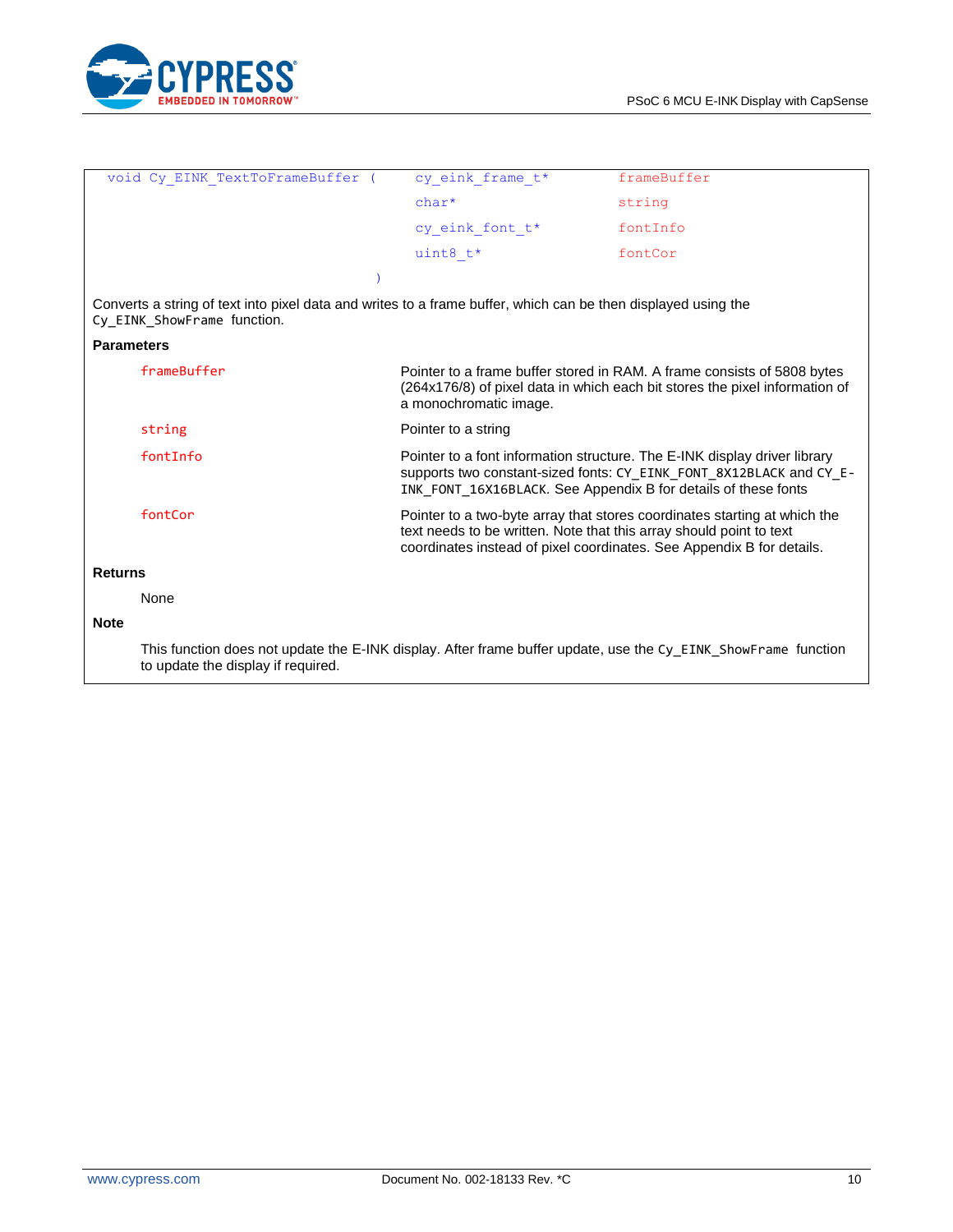

|                   | void E-INK ImageToFrameBuffer (  |                | cy eink frame t*                                          | frameBuffer                                                                                                                                                                           |
|-------------------|----------------------------------|----------------|-----------------------------------------------------------|---------------------------------------------------------------------------------------------------------------------------------------------------------------------------------------|
|                   |                                  |                | cy eink frame t*                                          | image                                                                                                                                                                                 |
|                   |                                  |                | uint8 $t^*$                                               | imgCoordinates                                                                                                                                                                        |
|                   |                                  |                |                                                           |                                                                                                                                                                                       |
|                   | information on the image format. |                |                                                           | Crops an image at the specified coordinates and copies it to the same location in the frame buffer. See Appendix B for more                                                           |
| <b>Parameters</b> |                                  |                |                                                           |                                                                                                                                                                                       |
|                   | frameBuffer                      |                |                                                           | Pointer to a frame buffer stored in RAM. A frame consists of 5808 bytes (264x176/8) of<br>pixel data in which each bit stores the pixel information of a monochromatic image.         |
|                   | image                            |                | should have the same size and format as the frame buffer. | Pointer to a monochromatic image stored in flash/RAM as an array of 5808 bytes. Image                                                                                                 |
|                   | imgCoordinates                   | B for details. |                                                           | Pointer to a four-byte array that stores byte coordinates at which the image is cropped<br>(including the final X and Y coordinates) before copying to the frame buffer. See Appendix |
| <b>Returns</b>    |                                  |                |                                                           |                                                                                                                                                                                       |
|                   | None                             |                |                                                           |                                                                                                                                                                                       |
| <b>Note</b>       |                                  |                |                                                           |                                                                                                                                                                                       |
|                   | update the display, if required. |                |                                                           | This function does not update the E-INK display. After the frame buffer update, use the Cy EINK ShowFrame function to                                                                 |
|                   |                                  |                |                                                           |                                                                                                                                                                                       |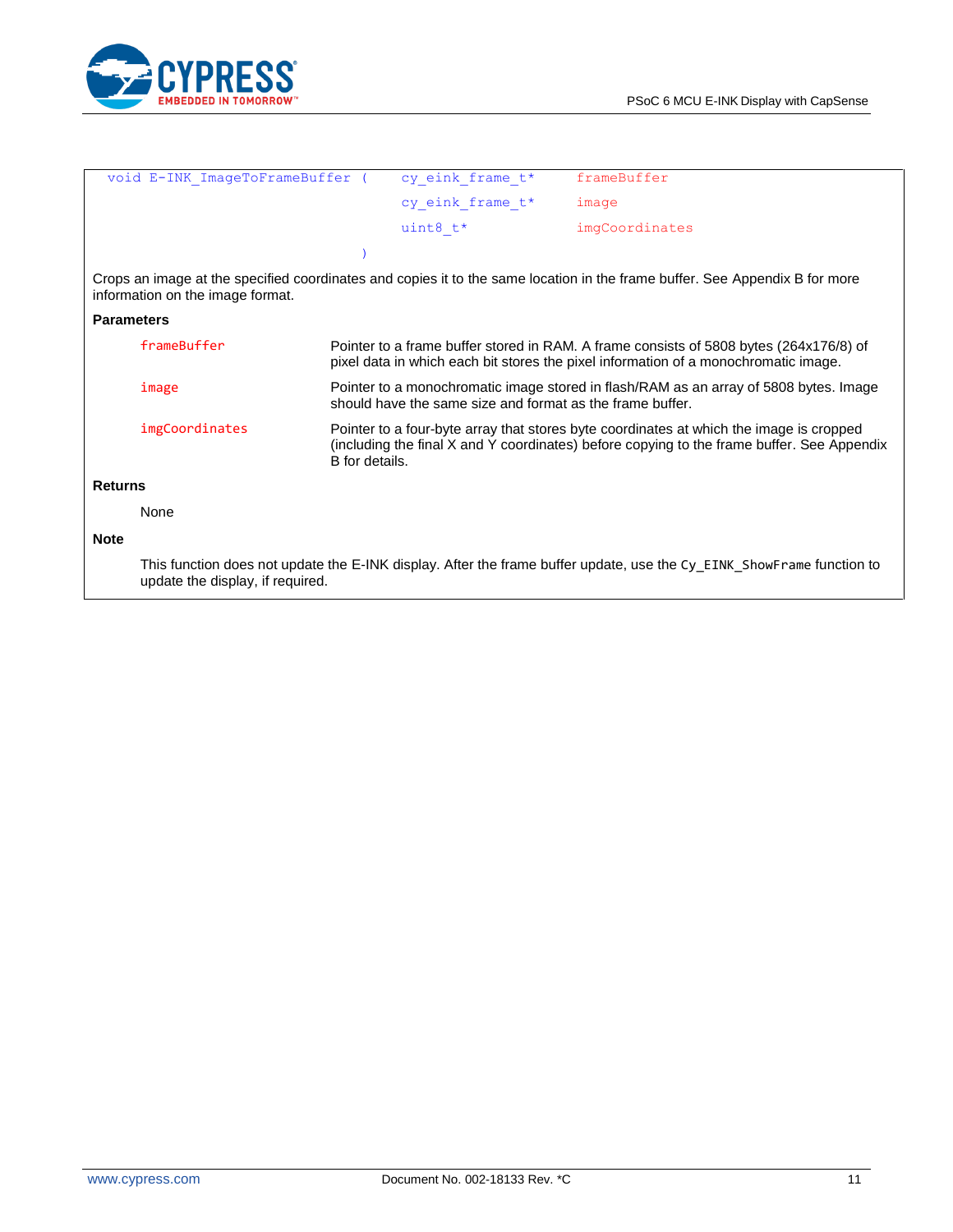

# <span id="page-11-0"></span>**B Image and Text Formats**

#### **Image and Frame Buffer Format**

The E-INK display has a resolution of 264×176 pixels. The E-INK display library supports images and frame buffers stored as a uint8 array of size 5808 (264×176/8). [Figure 7](#page-11-1) shows how the pixel data is stored in an array image[5808].

<span id="page-11-1"></span>

Figure 7. Image and Frame Buffer Format

You can use th[e PDi Apps](http://www.pervasivedisplays.com/download_forms/dl_ext2) from the display manufacturer to create a variable array from a bitmap image.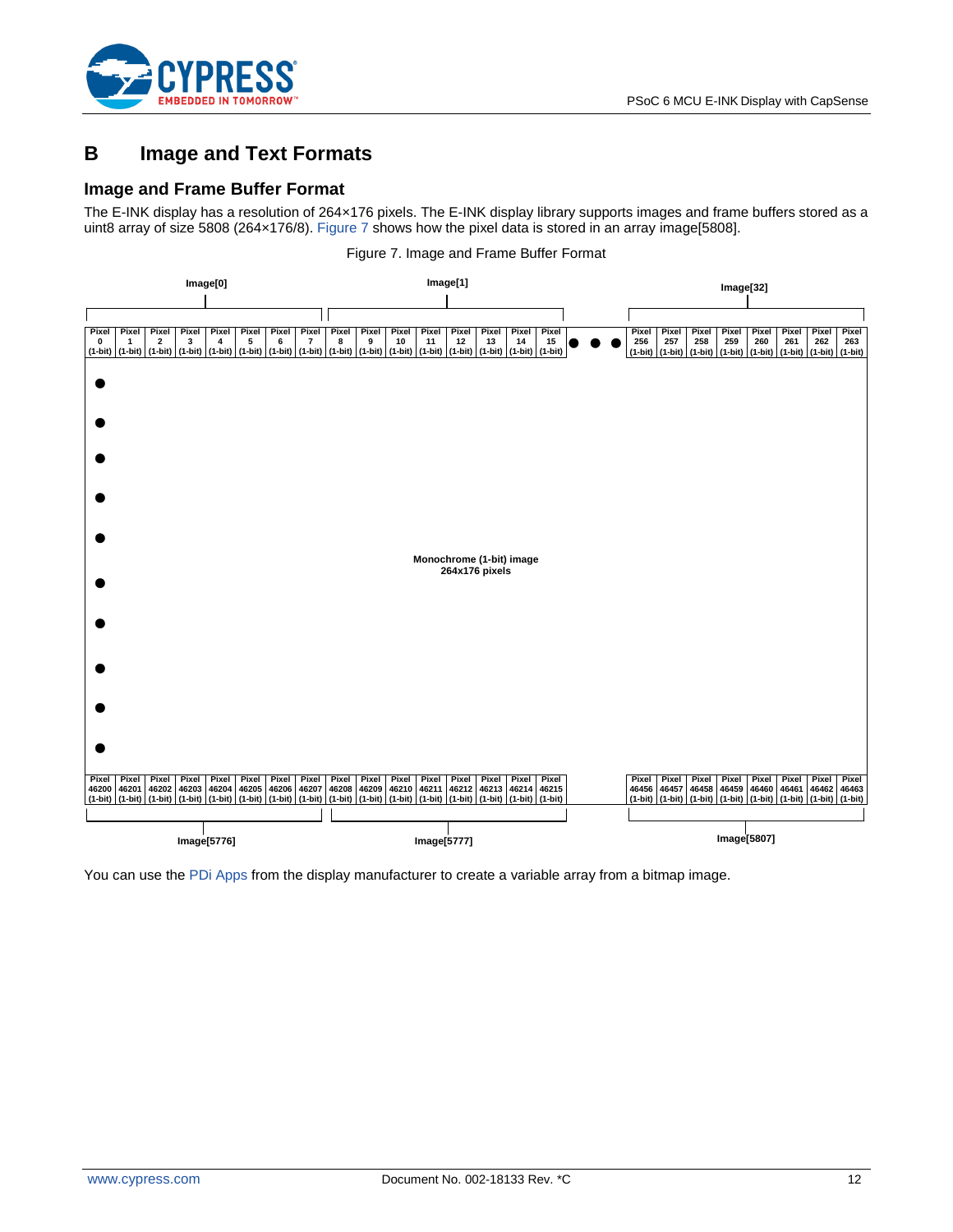

#### **B.1 Supported Fonts**

The E-INK display driver library supports two constant-sized fonts: CY\_EINK\_FONT\_8X12BLACK and CY\_EINK\_FONT\_16X16BLACK[. Figure 8](#page-12-0) an[d Figure 9](#page-13-0) show the format of these fonts.

<span id="page-12-0"></span>

#### Figure 8. CY\_EINK\_FONT\_8X12BLACK Format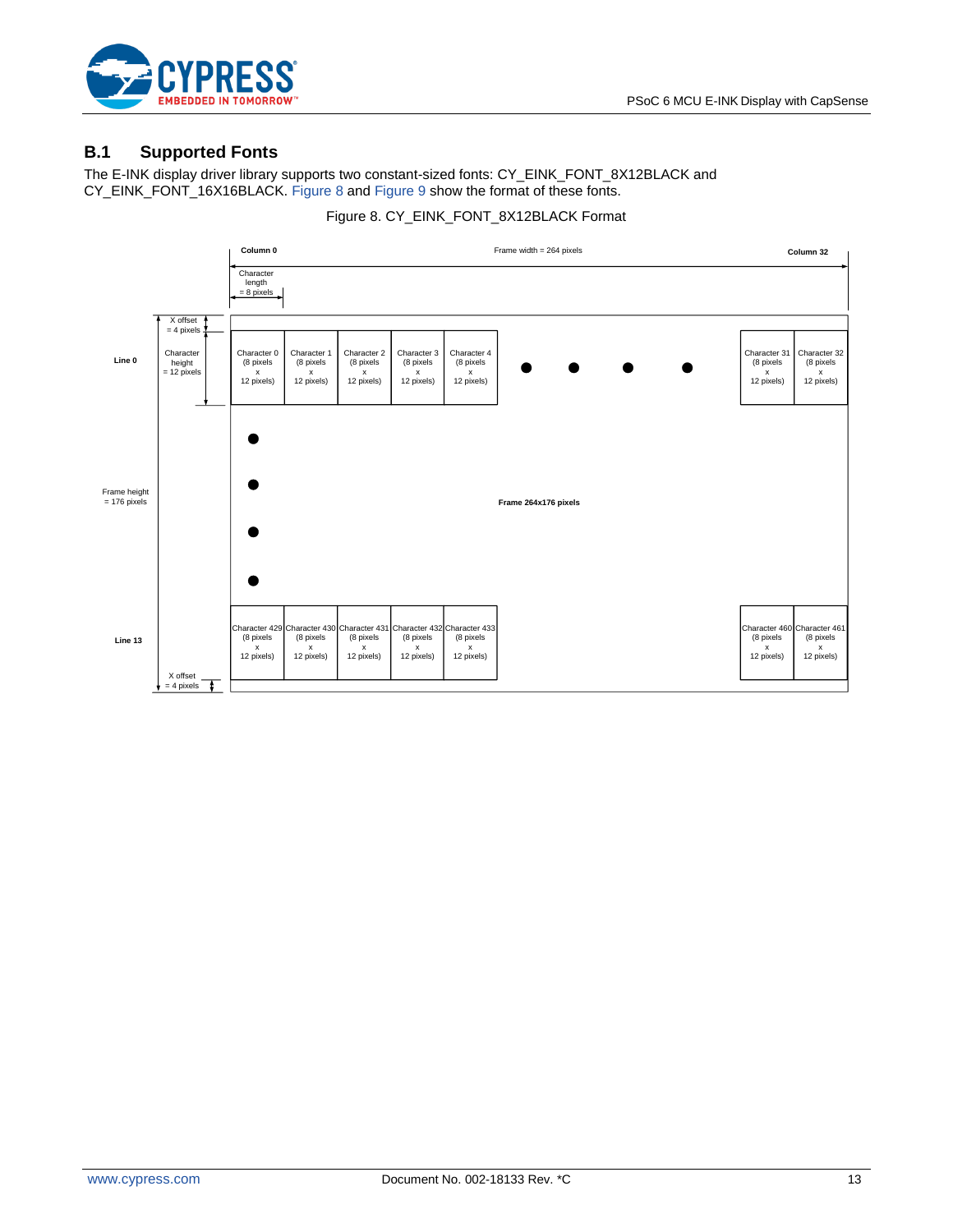

<span id="page-13-0"></span>

#### Figure 9. CY\_EINK\_FONT\_16X16BLACK Format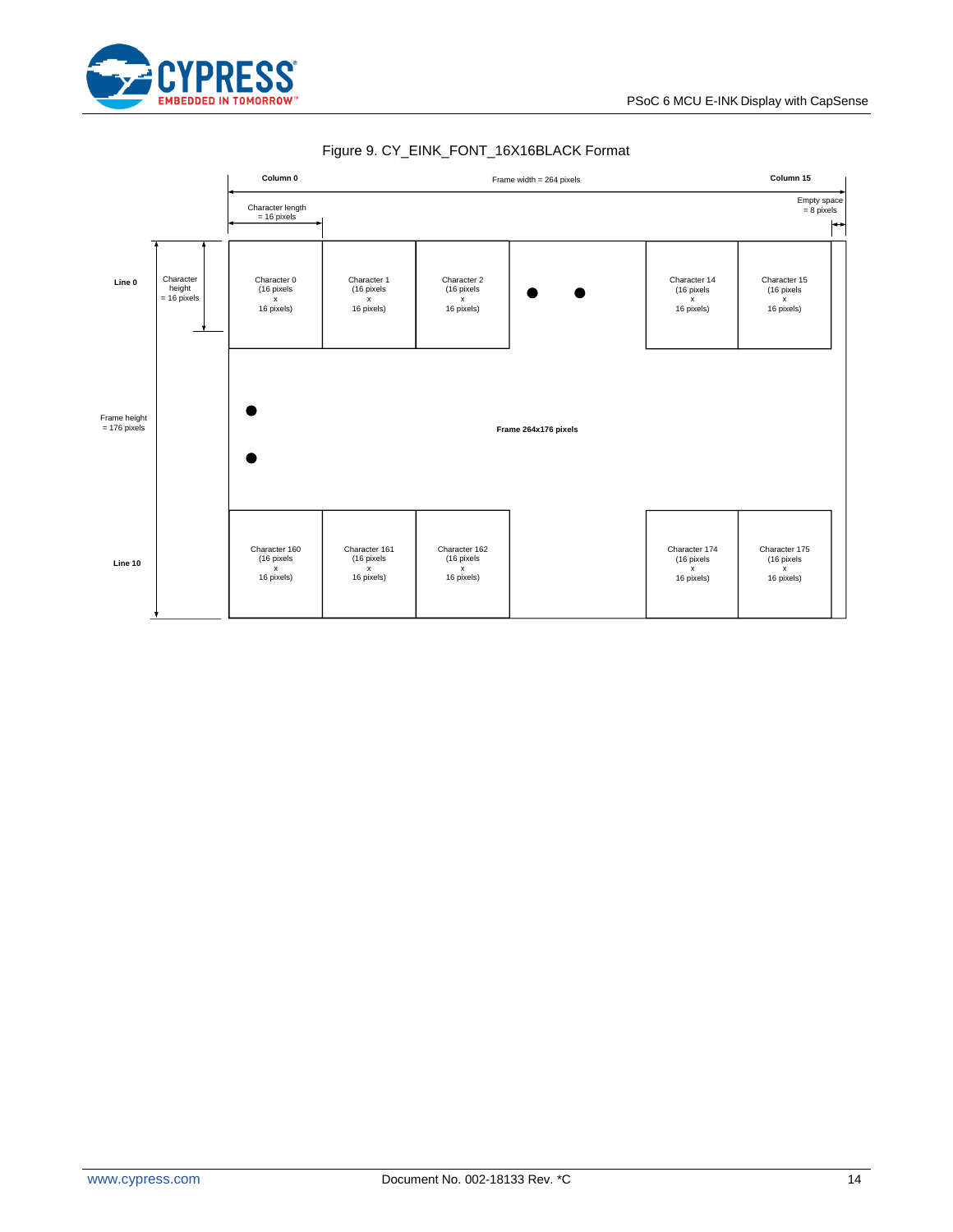

### **Document History**

Document Title: CE218133 – PSoC 6 MCU E-INK Display with CapSense

Document Number: 002-18133

| <b>Revision</b> | <b>ECN</b> | Orig. of<br>Change | <b>Submission</b><br>Date | <b>Description of Change</b>                                                                                    |
|-----------------|------------|--------------------|---------------------------|-----------------------------------------------------------------------------------------------------------------|
| $***$           | 5570337    | <b>NIDH</b>        | 12/30/2016                | New spec.                                                                                                       |
| $^*A$           | 5654432    | <b>NIDH</b>        | 03/22/2017                | Updated the Top Design, firmware flow, configuration, operation, and library<br>functions.<br>Updated template. |
| *B              | 5861714    | <b>NIDH</b>        | 08/23/2017                | Initial public release version                                                                                  |
| *C              | 6005867    | <b>NIDH</b>        | 12/26/2017                | Updated template and minor text changes. Updated project to PSoC Creator<br>4.2 Beta.                           |